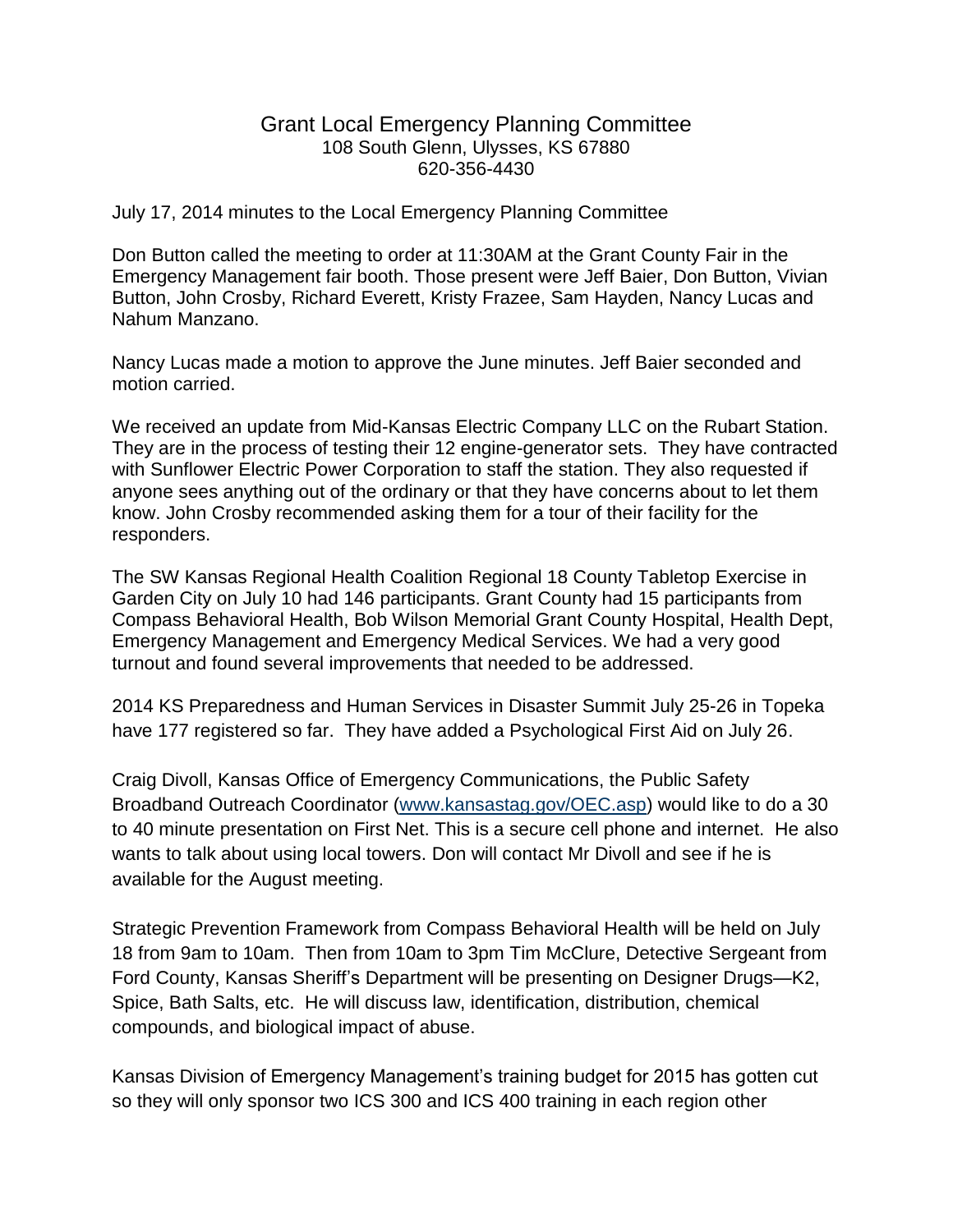trainings will be the Kansas Exercise Design Course for Discussion Based exercises or Operations based exercises and HSEEP (Homeland Security Exercise and Evaluation Program). G202 Debris Management Planning will be Dec 9-11 with location to be determined and G489 October 1 Management of Spontaneous Volunteers in Disaster now at Jetmore. For other trainings go to

[http://www.kansastag.gov/KDEM.asp?PageID=266.](http://www.kansastag.gov/KDEM.asp?PageID=266)

L967 NIMS ICS All Hazards Positions Specific Logistics Section Chief course is scheduled for October 13 thru 17 thru the Southwest Kansas Regional Emergency Council.

SWKHI is hosting Red Cross Shelter training in Hugoton at the Health Department in September. The first part is completed online and the second is classroom.

Nancy Lucas stated the hospital is watching for measles. Kansas has 11 cases in two counties. The recommendation is anyone born after 1957 have 2 MMR vaccines. The symptoms are fever, cough and sore throat before the spots show up. Measles are more contagious before the spots show up.

Kristy Frazee stated the Health Department has all of their Grant paperwork in and have a booth at the fair this week. The Health Department thought the exercise was very beneficial.

Vivian talked about Continuity of Operations planning (COOP) from the exercise how it is important to have a plan in place if something happens to the people in charge. We use it all of the time. It just needs to be written down.

Kristy and Nancy reviewed ESF 8 and did not find any changes that needed to be made.

Nahum stated Pioneer Natural Resources has sent someone to training to become a Compressed Natural Gas (CNG) Tank Inspector.

Richard Everett stated the new grant year for the Health Departments has started and they already have their exercise completed with the July  $10<sup>th</sup>$  exercise. He also stated the Stanton County Health Nurse is retiring and they are looking for someone to fill that position.

John Crosby stated the Fire Department has order a new truck and it should be here around Christmas.

Sam Hayden from USD 214 talked about Insurance regulations. The entry to Hickok and the High school have been remodeled. People walk into the office instead of into the school. They have refinished the tennis courts at the high school and the new toy at Hickok has been completed.